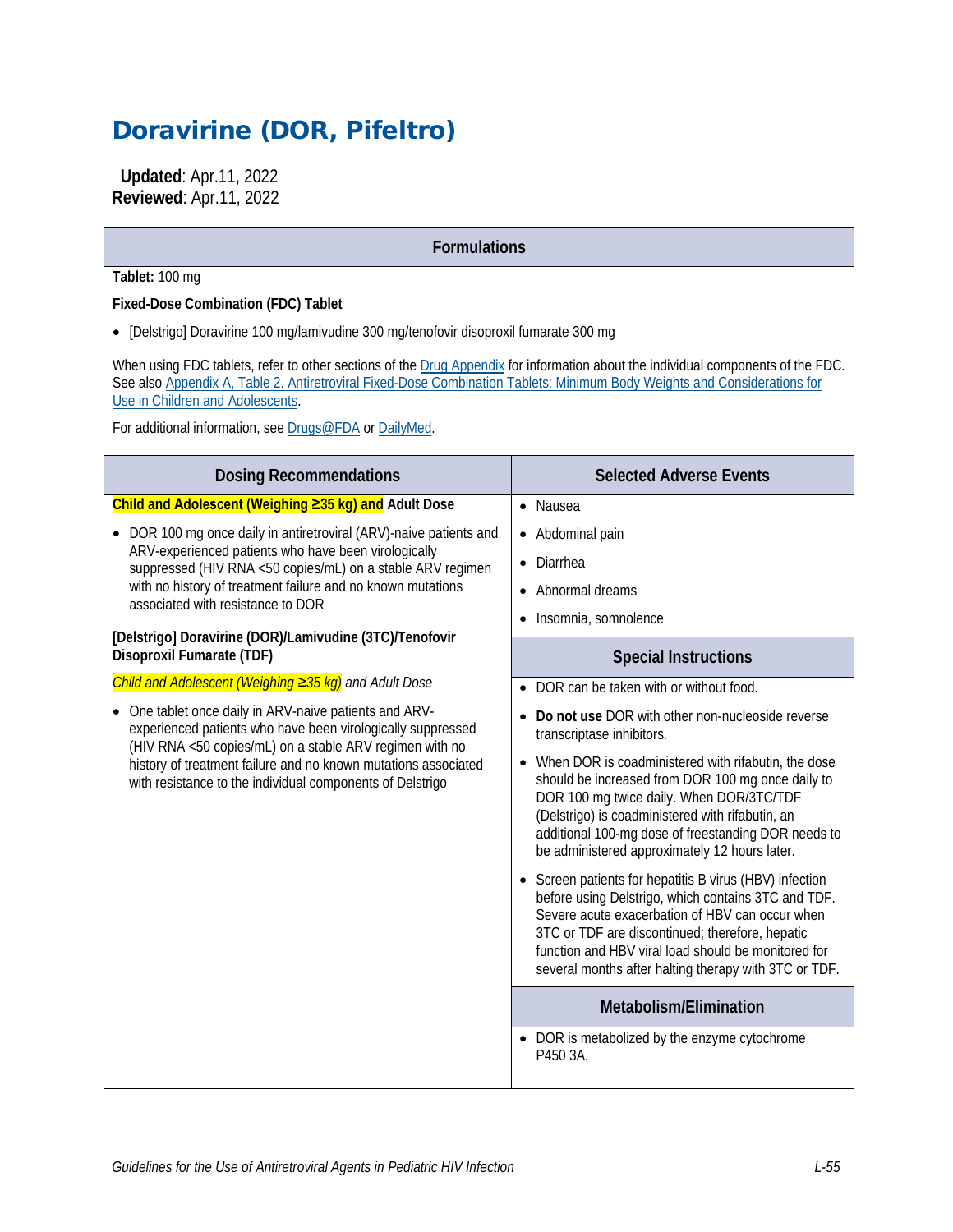| • DOR has multiple interactions with several drugs (see<br>Drug Interactions section below).                                                                                                                           |
|------------------------------------------------------------------------------------------------------------------------------------------------------------------------------------------------------------------------|
| Doravirine Dosing in Patients with Hepatic Impairment                                                                                                                                                                  |
| Dose adjustment is not required in patients with mild<br>or moderate hepatic impairment. DOR has not been<br>studied in patients with severe hepatic impairment.                                                       |
| Doravirine Dosing in Patients with Renal Impairment                                                                                                                                                                    |
| Dose adjustment is not required when using DOR in<br>patients with mild, moderate, or severe renal<br>impairment. DOR use has not been studied in patients<br>with end-stage renal disease or in patients on dialysis. |
| DOR administered with 3TC and TDF as components<br>of Delstrigo is not recommended in patients with<br>estimated creatinine clearance <50 mL/min.                                                                      |

# **Drug Interactions**

Additional information about drug interactions is available in the [Adult and Adolescent](https://clinicalinfo.hiv.gov/en/guidelines/adult-and-adolescent-arv/whats-new-guidelines)  [Antiretroviral Guidelines](https://clinicalinfo.hiv.gov/en/guidelines/adult-and-adolescent-arv/whats-new-guidelines) and the [HIV Drug Interaction Checker.](http://www.hiv-druginteractions.org/)

- Doravirine (DOR) is a cytochrome P450 (CYP) 3A substrate that is associated with several important drug interactions with drugs that are strong CYP3A enzyme inducers. Coadministration with these drugs may cause significant decreases in DOR plasma concentrations and potential decreases in efficacy, which can lead to the development of resistance. Before DOR is administered, a patient's medication profile should be reviewed carefully for potential drug interactions with DOR.<sup>[1,](#page-5-0)[2](#page-5-1)</sup>
- DOR **should not be coadministered** with the CYP3A-inducing non-nucleoside reverse transcriptase inhibitors (NNRTIs) efavirenz (EFV), etravirine, and nevirapine.<sup>3,[4](#page-5-3)</sup> In a Phase 1 trial (described below under Efficacy in Clinical Trials), DOR plasma exposure transiently decreased by 62% when DOR was started immediately after stopping EFV. A *post hoc* analysis of the Phase 3 DRIVE-SHIFT study (described below under Efficacy in Clinical Trials), however, showed that at Week 4, DOR plasma levels in patients who had switched from an EFV-based regimen to a DOR-based regimen were similar to DOR plasma levels in patients who switched from a protease inhibitor (PI)–based regimen to a DOR-based regimen (all of the regimens in the study used a backbone of lamivudine [3TC] plus tenofovir disoproxil fumarate [TDF]).<sup>[5](#page-5-4)</sup> A similar effect of prior EFV-based ART on the pharmacokinetics (PK) of DOR was demonstrated in IMPAACT 2014 (described below under Efficacy in Clinical Trials) among adolescents weighing  $\geq$ 45 kg who switched from EFV-based ART to DOR-based ART with 3TC/TDF.<sup>6[,7](#page-5-6)</sup>
- DOR **should not be coadministered** with the following drugs: the anticonvulsants carbamazepine, oxcarbazepine, phenobarbital, and phenytoin; the androgen receptor inhibitor enzalutamide; the antimycobacterials rifampin and rifapentine; the cytotoxic agent mitotane; or St. John's wort.<sup>3,[4](#page-5-3)</sup>
- Drug interactions between DOR and rifabutin induce the metabolism of DOR and require an additional dose of DOR 100 mg to be administered 12 hours after a fixed-dose combination of DOR/3TC/TDF or an increase of the DOR dose to 100 mg twice daily.<sup>2-4</sup>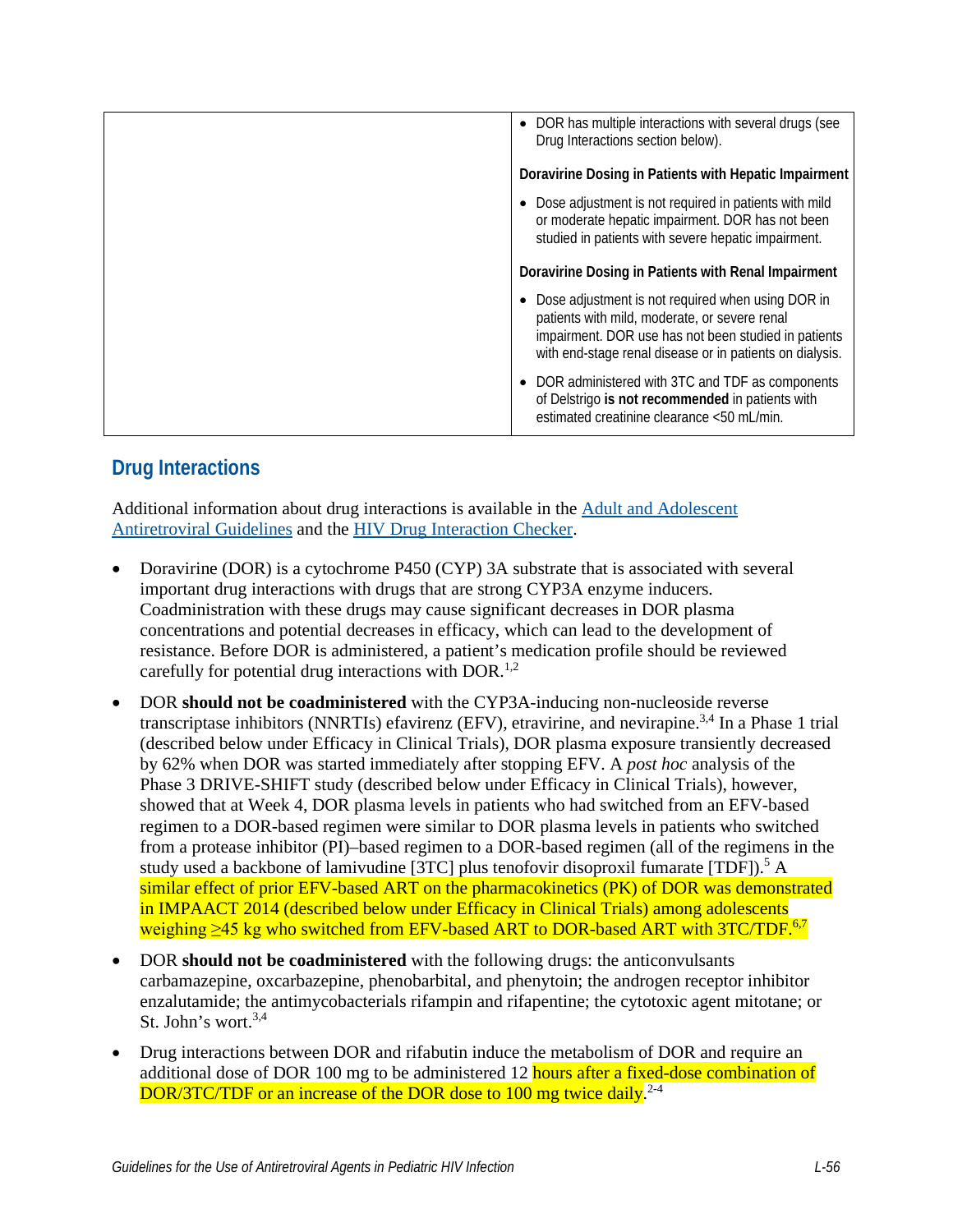## **Major Toxicities**

- *More common:* Nausea, headache, fatigue, diarrhea, abdominal pain, abnormal dreams
- *Less common (more severe):* Neuropsychiatric adverse events (AEs), including insomnia, somnolence, dizziness, and altered sensorium. Immune reconstitution inflammatory syndrome may occur.

#### **Resistance**

The International Antiviral Society-USA maintains a list of updated [drug resistance mutations,](https://www.iasusa.org/resources/hiv-drug-resistance-mutations/) and the [Stanford University HIV Drug Resistance Database](http://hivdb.stanford.edu/DR/) offers a discussion of each mutation.

DOR is expected to have activity against HIV with isolated NNRTI resistance that is associated with mutations at positions 103, 181, or 190. Some single mutations and combinations of viral mutations, however, have been shown to significantly decrease susceptibility to DOR. Specifically, clinical HIV isolates containing the Y188L mutation alone or in combinations with K103N or V106I, combinations of V106A with G190A and F227L, or combinations of E138K with Y181C and M230L have shown  $\geq$ 100-fold reduction in susceptibility to DOR.<sup>[3,](#page-5-2)[4](#page-5-3)</sup> In patients with multiple NNRTI mutations, consult an HIV expert and a resistance database to evaluate the potential efficacy of DOR.

### **Pediatric Use**

### *Approval*

DOR is approved by the U.S. Food and Drug Administration for use in children or adolescents weighing  $\geq$ 35 kg .<sup>3,[4](#page-5-3)</sup> [IMPAACT 2014,](https://clinicaltrials.gov/ct2/show/NCT03332095?term=doravirine&draw=1&rank=10) an ongoing Phase 1/2 study (described below under Efficacy in Clinical Trials), is evaluating the PKs, safety, and tolerability of DOR and DOR/3TC/TDF in children and adolescents with HIV. (Best, Yee, et al. 2019, [Melvin, Best, et al. 2021\)](#page-5-7)

## *Efficacy in Clinical Trials*

The efficacy of DOR was evaluated using data from four randomized adult clinical trials. The first study was a Phase 2b dose-selection, double-blind trial that enrolled treatment-naive adults with HIV.<sup>[8](#page-5-8)</sup> The efficacy trials included two randomized, multicenter, double-blind, active-controlled Phase 3 trials [\(DRIVE-FORWARD](https://clinicaltrials.gov/ct2/show/NCT02275780) and [DRIVE-AHEAD\)](https://clinicaltrials.gov/ct2/show/NCT02403674) in treatment-naive adults<sup>9-11</sup> and one open-label, active-controlled, randomized, noninferiority trial that enrolled virologically suppressed adults on antiretroviral therapy [\(DRIVE-SHIFT\)](https://clinicaltrials.gov/ct2/show/NCT02403674).<sup>12</sup>

The dose-selection trial enrolled treatment-naive adults stratified by HIV RNA level at screening  $(\leq 100,000 \text{ copies/mL})$  or  $> 100,000 \text{ copies/mL})$  and randomized participants to receive one of four different doses (25 mg, 50 mg, 100 mg, or 200 mg) of once-daily DOR or EFV 600 mg with openlabel emtricitabine (FTC) 200 mg/TDF 300 mg. After dose selection at Week 24, all participants were switched to DOR 100 mg and, with additional enrollment, 216 participants were randomized to receive once-daily DOR 100 mg ( $n = 108$ ) or EFV 600 mg ( $n = 108$ ) for 96 weeks with FTC/TDF. At Week 24, 72.9% of participants on DOR 100 mg and 73.1% of participants on EFV 600 mg had HIV  $RNA < 40$  copies/mL. $8$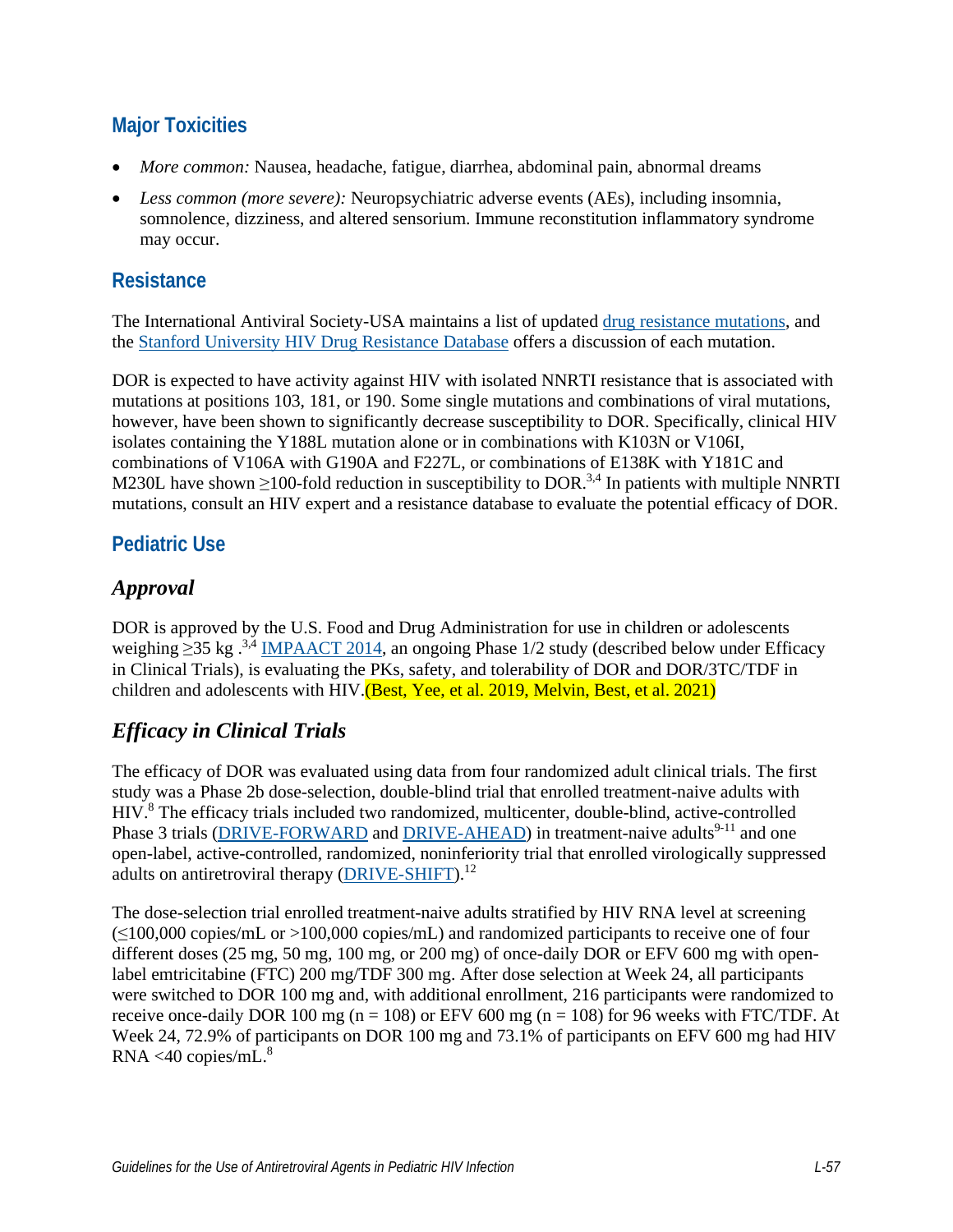In DRIVE-FORWARD, adult subjects received either DOR 100 mg ( $n = 383$ ) or darunavir 800 mg/ritonavir 100 mg (DRV/r) ( $n = 383$ ) once daily, each in combination with FTC/TDF or abacavir/3TC[.](#page-5-9)<sup>9</sup> In DRIVE-AHEAD, adult subjects received either coformulated DOR/3TC/TDF (n = 364) or EFV/FTC/TDF ( $n = 364$ ) once daily.<sup>10</sup> An integrated efficacy analysis from both trials (DRIVE-FORWARD and DRIVE-AHEAD) at Week 48 demonstrated that 84.1% of patients who were treated with the DOR-based regimen achieved HIV RNA <50 copies/mL, compared with 79.9% of patients who were treated with the DRV/r-based regimen and 80.8% of patients who were treated with EFV/FTC/TDF. Results were similar across different baseline viral loads, genders, races, and HIV-1 subtypes[.10](#page-5-7) At Week 96 in the DRIVE-FORWARD trial, 277 (95%) of 292 participants who remained on DOR maintained viral suppression (that is, 73% of the overall 383 participants), whereas 248 (91%) of 273 participants who remained on DRV/r maintained viral suppression (that is, 66% of the overall 383 participants).<sup>[11](#page-6-1)</sup>

In the DRIVE-SHIFT study, adult subjects with HIV who were virologically suppressed for ≥6 months on two nucleoside reverse transcriptase inhibitors plus a boosted PI, boosted elvitegravir or on an NNRTI were randomized to switch to a once-daily, single-tablet regimen of DOR 100 mg/3TC 300 mg/TDF 300 mg or to continue their current therapy (baseline regimen). At Week 24, 93.7% on DOR/3TC/TDF versus 94.6% on baseline regimen had HIV-1 RNA <50 copies/mL (difference −0.9 [−4.7 to 3.0]). At Week 48, 90.8% on DOR/3TC/TDF had HIV-1 RNA <50 copies/mL, demonstrating noninferiority versus baseline regimen at Week 24 (difference  $-3.8$  [-7.9 to 0.3]).<sup>12</sup> Participants were switched on Day 1 (immediate-switch group [ISG]; n = 447) or at Week 24 (delayed-switch group [DSG];  $n = 209$ ). Long-term efficacy in the extension arm at Week 144 showed virologic suppression (HIV RNA<50 copies/mL) in 80.1% of ISG (351 out of 438) and 83.7% of DSG (175 out of 209) in FDA snapshot (intent-to-treat) analysis.<sup>13</sup>

IMPAACT 2014 study data in ARV-naive or ARV-experienced virologically suppressed adolescents suggest favorable antiviral effect comparable to adult data.(Melvin, Best et al. 2021) A total of 45 participants, 43 virologically suppressed (50% on EFV-based ART) and 2 ARV-naive adolescents with mean age 15 years (12–17 years), were treated with DOR/3TC/TDF. At Week 24, 42 out of 45 (93.3%; 95% confidence interval [CI], 81.7–98.6) achieved or maintained HIV-1 RNA <40 copies/mL in FDA snapshot (intent-to-treat) analysis, while 42 out of 43 (97.7%; 95% CI, 87.7–99.9) achieved or maintained HIV-1 RNA <40 copies/mL in observed failure (on-treatment) analysis.<sup>7</sup>

#### **Pharmacokinetics**

The PKs of DOR have been evaluated in treatment-naive adults aged >18 years and both treatmentnaive and treatment-experienced adolescents. A Phase 2 trial evaluated DOR across a dose range of 0.25 times to 2 times the recommended dose in treatment-naive participants with HIV who also received FTC/TDF. No exposure-response relationship for efficacy was reported for DOR.<sup>10</sup>

#### *Toxicity*

In trials that compared DOR-based regimens and EFV-based regimens, central nervous system (CNS) AEs (dizziness, sleep disorder and disturbances, and altered sensorium) occurred less frequently among the patients who received DOR than among those who received EFV. In the dosefinding trial, CNS AEs were reported in 26.9% of patients on DOR-based regimens, compared with 47.2% of patients on EFV-based regimens at Week  $24.8$  $24.8$  In the integrated safety analysis from the DRIVE-FORWARD and DRIVE-AHEAD trials, 25.5% of patients on DOR-based regimens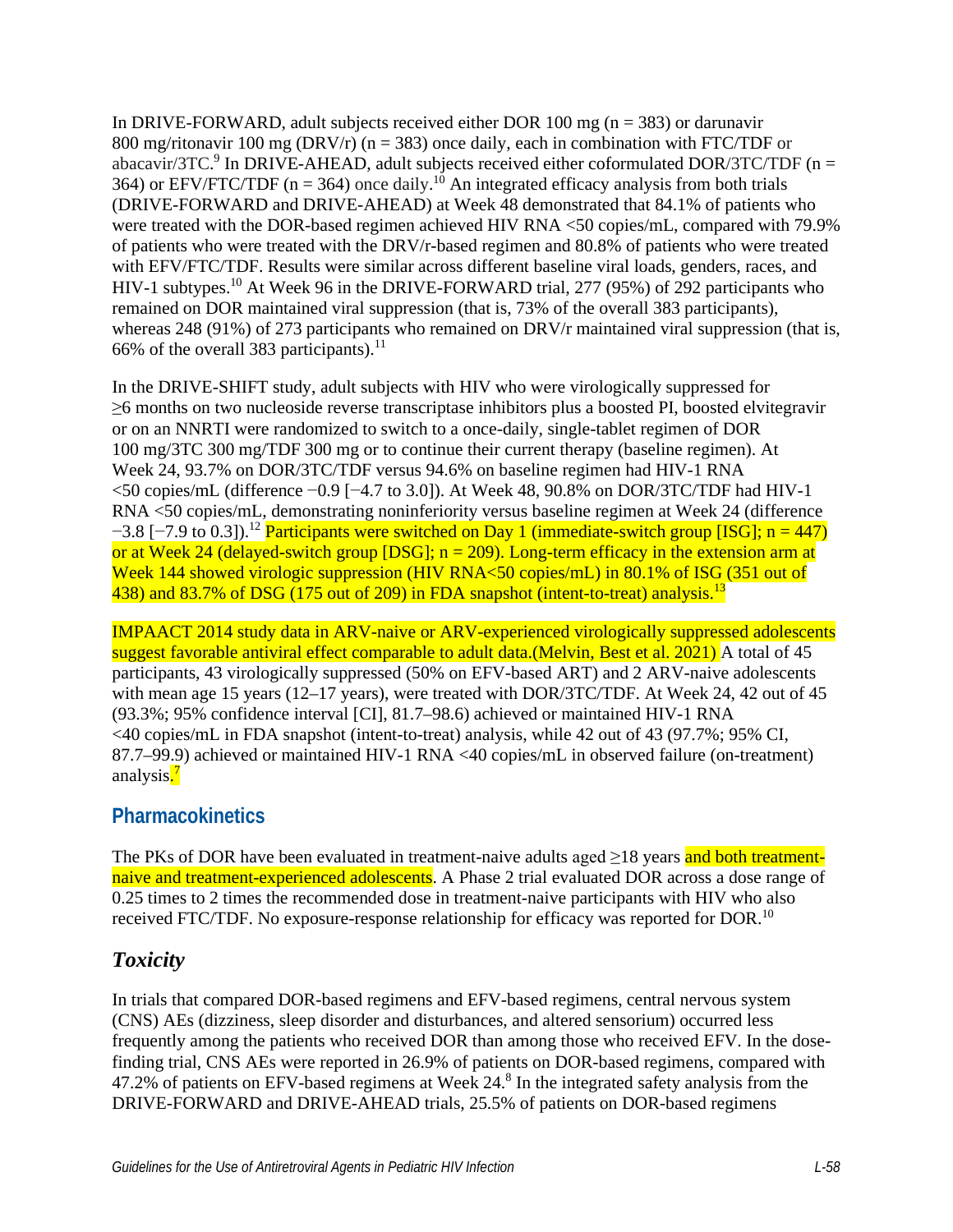experienced CNS AEs at Week 48, compared with 55.9% of patients on EFV-based regimes.<sup>10,[14](#page-6-3)</sup> Neither DRIVE-FORWARD nor DRIVE-AHEAD included an integrase strand transfer inhibitor– based regimen as an active control. Fewer participants who received DOR-based regimens experienced diarrhea than those treated with DRV/r-based regimens (12.4% vs. 22.5%, respectively). In the DRIVE-SHIFT study, among adults who were receiving a ritonavir-boosted PI at study entry, mean reductions in fasting low-density lipoprotein cholesterol and non-high-density lipoprotein cholesterol at Week 24 were significantly greater in people who received DOR/3TC/TDF compared with the baseline PI-based regimen with 3TC/TDF  $(P < 0.0001)$ .<sup>12</sup> The reduction in fasting lipids was maintained through Week 144 in the extension arm of the DRIVE-SHIFT study.<sup>[13](#page-6-2)</sup> Similarly, the 96 weeks of data from the DRIVE-FORWARD trial supported greater mean reductions in low-density lipoprotein cholesterol (−14.6 mg/dL [95% CI, −18.2 to −11.0]) and non-high-density lipoprotein cholesterol (18. 4 mg/dL [95% CI,  $-22.5$  to  $-14.3$ ]) among participants in the DOR arm than among those in the DRV/r  $arm.<sup>11</sup>$ 

In the IMPAACT 2014 study of 43 treatment-experienced and 2 ARV-naive adolescents aged 12 to <18 years on DOR/3TC/TDF at Week 24, there were no grade 4 AEs, serious AEs, or premature study discontinuation due to AEs. The single drug-related Grade 1 AE was dizziness, and nine participants had the following drug-unrelated Grade 3 AEs: increased alanine aminotransferase  $(n = 1)$ ; increased creatinine with decreased estimated glomerular filtration rate (eGFR) (n = 2); decreased eGFR (n = 1); gastroenteritis (n = 1); diarrhea (n = 1); and increased blood pressure  $(n = 4)^7$  $(n = 4)^7$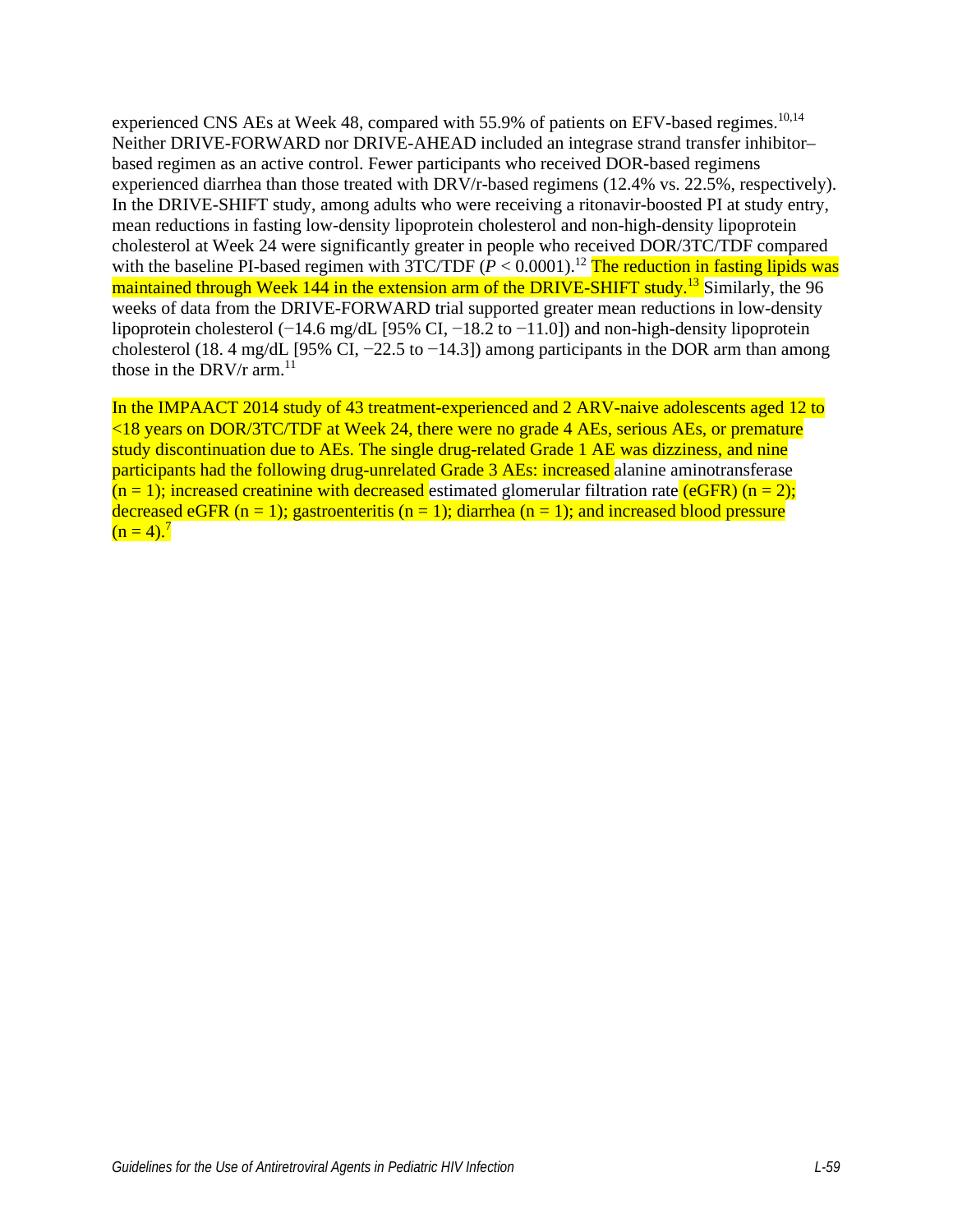#### **References**

- <span id="page-5-0"></span>1. Boyle A, Moss CE, Marzolini C, Khoo S. Clinical pharmacodynamics, pharmacokinetics, and drug interaction profile of doravirine. *Clin Pharmacokinet*. 2019;58(12):1553-1565. Available at: [https://www.ncbi.nlm.nih.gov/pubmed/31388941.](https://www.ncbi.nlm.nih.gov/pubmed/31388941)
- <span id="page-5-1"></span>2. Khalilieh SG, Yee KL, Sanchez RI, et al. Doravirine and the Potential for CYP3A-Mediated Drug-Drug Interactions. *Antimicrob Agents Chemother*. 2019;63(5). Available at: [https://www.ncbi.nlm.nih.gov/pubmed/30783000.](https://www.ncbi.nlm.nih.gov/pubmed/30783000)
- <span id="page-5-2"></span>3. Delstrigo (doravirine/lamivudine/tenofovir disoproxil fumarate) [package insert]. Food and Drug Administration. 2022. Available at: [https://www.accessdata.fda.gov/drugsatfda\\_docs/label/2022/210807s008lbl.pdf.](https://www.accessdata.fda.gov/drugsatfda_docs/label/2022/210807s008lbl.pdf)
- <span id="page-5-3"></span>4. Doravirine [package insert]. Food and Drug Administration. 2022. Available at: [https://www.accessdata.fda.gov/drugsatfda\\_docs/label/2022/210806s007lbl.pdf.](https://www.accessdata.fda.gov/drugsatfda_docs/label/2022/210806s007lbl.pdf)
- <span id="page-5-4"></span>5. Greaves W, Wan H, Yee KL, Kandala B, Vaddady P, Hwang C. Doravirine exposure and HIV-1 suppression after switching from an efavirenz-based regimen to doravirine/lamivudine/tenofovir disoproxil fumarate. *Antimicrob Agents Chemother*. 2019;63(12):e01298-01219. Available at: [https://www.ncbi.nlm.nih.gov/pubmed/31548188.](https://www.ncbi.nlm.nih.gov/pubmed/31548188)
- <span id="page-5-5"></span>6. Best B, Yee K, Farhad M, et al. Pharmacokinetics, safety and tolerability of doravirine in adolescents with HIV-1. Poster 39. Presented at: 11th International Workshop on HIV & Pediatrics 2019; 2019. Mexico City, Mexico.
- <span id="page-5-6"></span>7. Melvin AJ, Best B, Muresan P, et al. IMPAACT 2014 24-week PK and safety of Doravirine/3TC/TDF in adolescents with HIV-1. Abstract 604. Presented at: Conference on Retroviruses and Opportunistic Infections; 2021. Virtual Conference. Available at: [https://www.croiconference.org/abstract/impaact-2014-24-week-pk-and-safety-of](https://www.croiconference.org/abstract/impaact-2014-24-week-pk-and-safety-of-doravirine-3tc-tdf-in-adolescents-with-hiv-1/)[doravirine-3tc-tdf-in-adolescents-with-hiv-1/.](https://www.croiconference.org/abstract/impaact-2014-24-week-pk-and-safety-of-doravirine-3tc-tdf-in-adolescents-with-hiv-1/)
- <span id="page-5-8"></span>8. Gatell JM, Morales-Ramirez JO, Hagins DP, et al. Doravirine dose selection and 96-week safety and efficacy versus efavirenz in antiretroviral therapy-naive adults with HIV-1 infection in a Phase IIb trial. *Antivir Ther*. 2019;24(6):425-435. Available at: [https://www.ncbi.nlm.nih.gov/pubmed/31355775.](https://www.ncbi.nlm.nih.gov/pubmed/31355775)
- <span id="page-5-9"></span>9. Molina JM, Squires K, Sax PE, et al. Doravirine versus ritonavir-boosted darunavir in antiretroviral-naive adults with HIV-1 (DRIVE-FORWARD): 48-week results of a randomised, double-blind, phase 3, non-inferiority trial. *Lancet HIV*. 2018;5(5):e211 e220. Available at: [https://www.ncbi.nlm.nih.gov/pubmed/29592840.](https://www.ncbi.nlm.nih.gov/pubmed/29592840)
- <span id="page-5-7"></span>10. Orkin C, Squires KE, Molina JM, et al. Doravirine/lamivudine/tenofovir disoproxil fumarate is non-inferior to efavirenz/emtricitabine/tenofovir disoproxil fumarate in treatment-naive adults with human immunodeficiency virus-1 infection: week 48 results